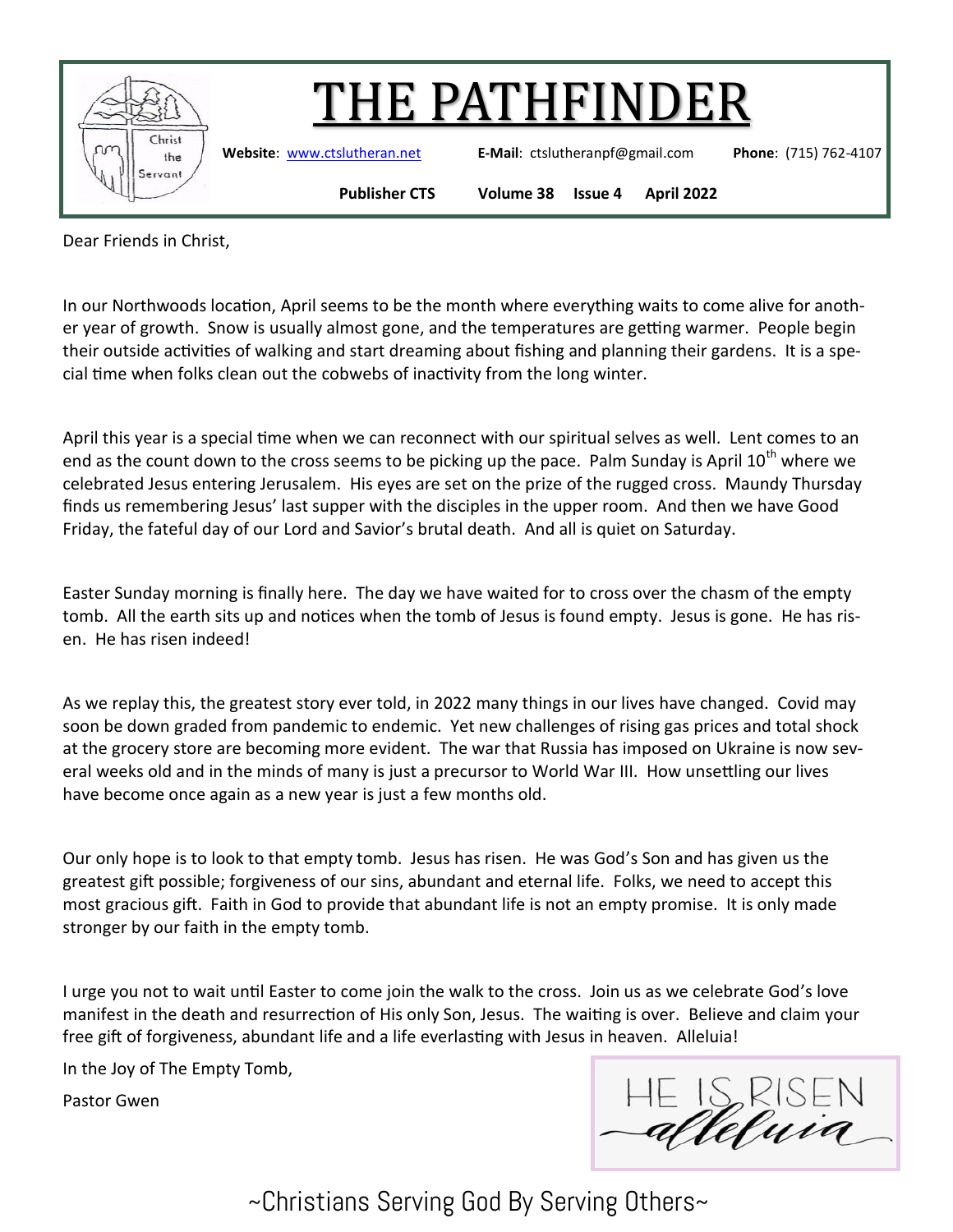

# THE PATHFINDER

**Website**: [www.ctslutheran.net](http://www.ctslutheran.net/) **E-Mail**: ctslutheranpf@gmail.com **Phone**: (715) 762-4107

**Publisher CTS Volume 38 Issue 4 April 2022**



### **April Bible Readings**

#### **April 3rd —5th Sunday in Lent**

First Lessons Isaiah 43:16-21 Psalm 126 Second Lesson Philippians 3 :4b-14 Gospel Lesson John 12:1-8 p.

#### **April 10th—Sunday of the Passion**

First Lesson Isaiah 50:4-9a Psalm 31: 9-16 Second Lesson Philippians 2:5-11 Gospel Lesson Luke 23:1-49

#### **April 17th - Resurrection Sunday**

First Lesson Acts 10:34-43 Second Lesson 1 Corinthians 15:19-26 Gospel Lesson Luke 24 :1-12

#### **April 24th— 2nd Sunday of Easter**

First Lessons Acts 5:27-32 Psalm 118:14-29 Second Lesson Revelation 1:4-8 Gospel Lesson John 20:19-31



**Therefore confess your sins to one another, and pray for one another, that you may be healed… James 5:16.**

> *Please remember these people and requests in your prayers.*

**Health/Concerns**: Sheila, Cyndi, Bob, Chip, Bernice, Tim, Jessica, Harold, Allen, Harold B, Patti, and Fred.

**Military:** Anton, Allesa Marrie, Amy Smith, and Natalie.

CTS Church Council, Men's Group, WELCA, **Quilting** 

Ministry, Adult Bible Studies, CTS Youth, AIDS orphans in Malawi, Hunger and poverty in the world, and those struggling with the Coronavirus.

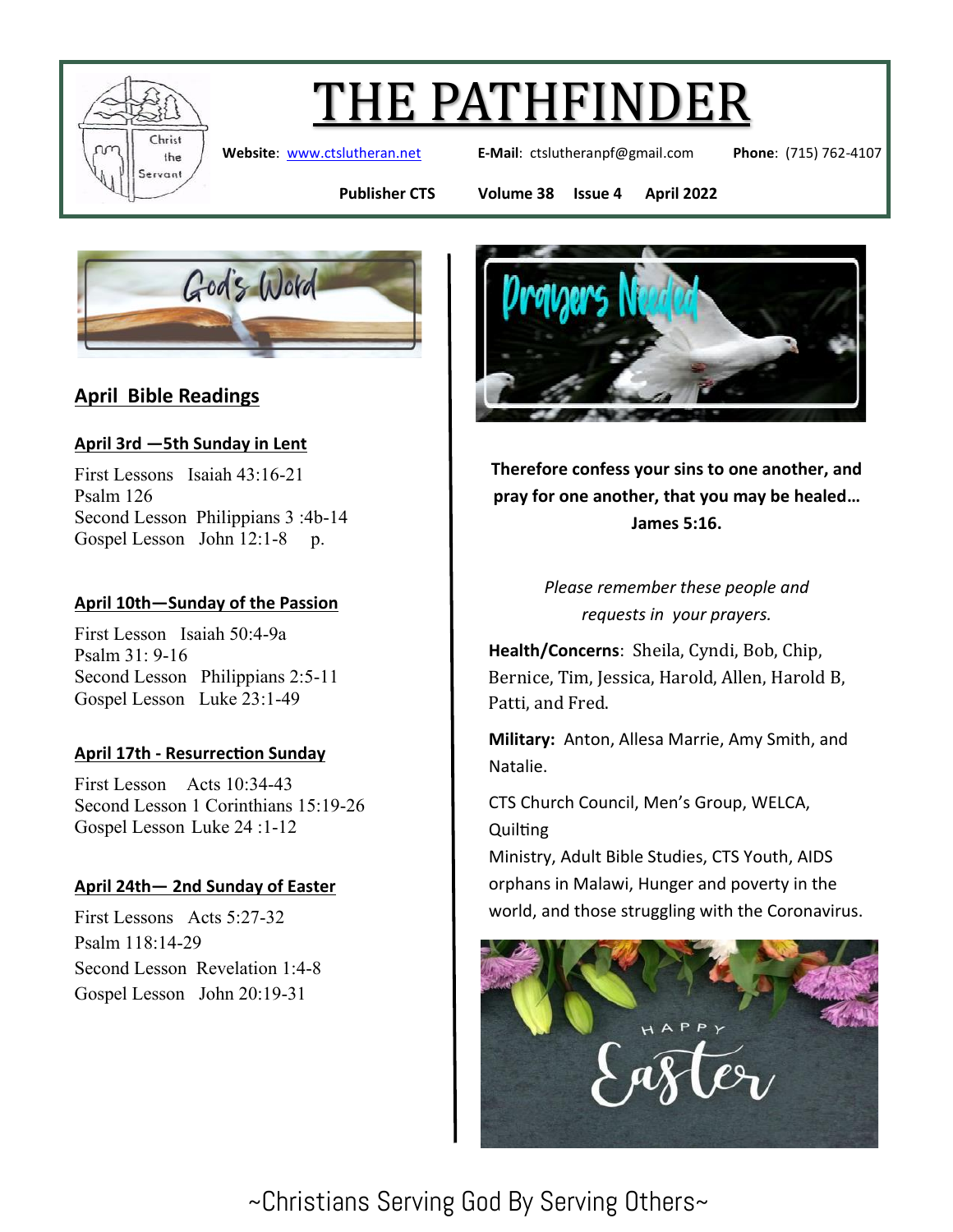

# THE PATHFINDER

**Website**: [www.ctslutheran.net](http://www.ctslutheran.net/) **E-Mail**: ctslutheranpf@gmail.com **Phone**: (715) 762-4107

**Publisher CTS Volume 38 Issue 4 April 2022**



#### **Pastor's Office Hours**

| April 4th  | 1:00-4:00 pm    |
|------------|-----------------|
| April 6th  | 2:00-5:00 pm    |
| April 11th | 1:00-4:00 pm    |
| April 13th | 2:00-5:00 pm    |
| April 18th | No Office Hours |
| April 20th | 2:00-5:00 pm    |
| April 25th | 1:00-4:00 pm    |
| April 27th | 2:00-5:00 pm    |
|            |                 |

### **Confirmation—Wednesday**

| April 6th  | 4:00 pm-5:00 pm |
|------------|-----------------|
| April 13th | 4:00 pm-5:00 pm |
| April 20th | 4:00 pm-5:00 pm |
| April 27th | 4:00 pm-5:00 pm |

#### **Sunday Monday School**

April 4th 4:15 pm –5:15 pm April 25th 4:15 pm –5:15 pm

### **Men's Group – Thursday**

April 21st 5:00 pm –6:00 pm April 28th 5:00 pm –6:00 pm

#### **Women's Group—Tuesday**

April 5th 10:00 am-2:00 pm April 12th 10:00 am-2:00 pm April 19th 10:00 am-2:00 pm April 26th 10:00 am-2:00 pm

#### **Lenten Services**

April 6th Soup 5:30 pm/ Service 6:00 pm

#### **Holy Week Services**

| April 10th | Palm Sunday          |
|------------|----------------------|
|            | Service 9:30 am      |
| April 14th | Maundy Thursday      |
|            | Service 6:30 pm      |
| April 15th | Good Friday Tenebrae |
|            | Service 6:30 pm      |
|            |                      |

#### **Easter Sunday**

April 17th Worship—9:30AM Easter Pot Luck Brunch—After Worship

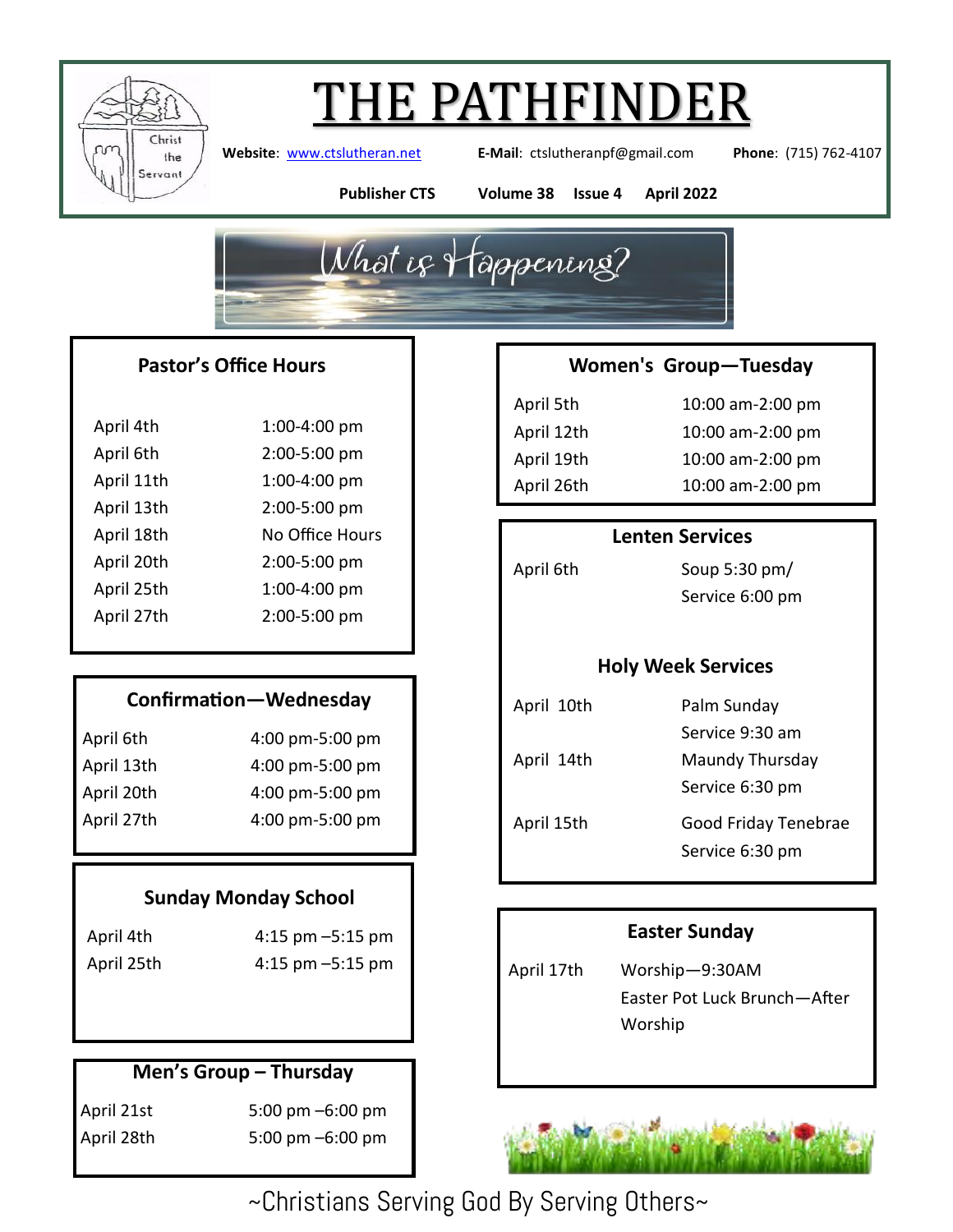

# **HE PATHFINDER**

**Website**: [www.ctslutheran.net](http://www.ctslutheran.net/) **E-Mail**: ctslutheranpf@gmail.com **Phone**: (715) 762-4107

**Publisher CTS Volume 38 Issue 4 April 2022**



**Statements**-Our church council has determined that we will only be doing giving statements twice a year going forward. Once for January-June and then at the end of the year for tax purposes. Should you have questions about your giving or meeting your pledge you can see Chuck Schindhelm for that information.

**Easter Brunch**-We will again be having an Easter Brunch immediately following our Easter Sunday worship. There will be a sign-up sheet posted. It would be helpful to sign up with how many will be attending and what you plan to bring. Please consider joining us for this time of fellowship and good food.

**Ukraine**-We will be collecting a special offering for food, shelter and emergency funds for refugees impacted by the Ukraine crisis. Lutheran World Relief has a donor that will be matching gifts up to \$422,000. This match grant goes through Easter Sunday. As a congregation we will be sending a check with our combined donations immediately following Easter. Lutheran World Relief is also sending Mission Quilts and Personal Care Kits from their Dubai warehouse to the affected areas in need. You may go on line at lwr.org/match if you wish to donate privately. Otherwise, to join our effort at CTS just write a check to Christ the Servant and make note in the memo line Ukraine Match. Any questions please see Pastor Gwen. LWR is a wonderful way to make sure 100% of your money is used for the intended purpose!

**Men's Group** returns on April 21st at 5:00pm. Terry Tarras will continue the study with The Chosen videos. All men are welcome to join.

**Volunteer Opportunities**—Please sign up on the Opportunities sheet hung near the office. We need assisting ministers, ushers, coffee hour people and altar guild each week. If you have not been and would like to be trained for any or all of these service opportunities, please see Pastor Gwen. We need your help to make our worship experience on Sunday mornings meaningful.

**Bible study** continues on Sunday morning at 11:00 am. Please come and join us. Our study on the book of Romans continues but it is never too late to join in the learning. There is a workbook, so see Pastor Gwen to get one.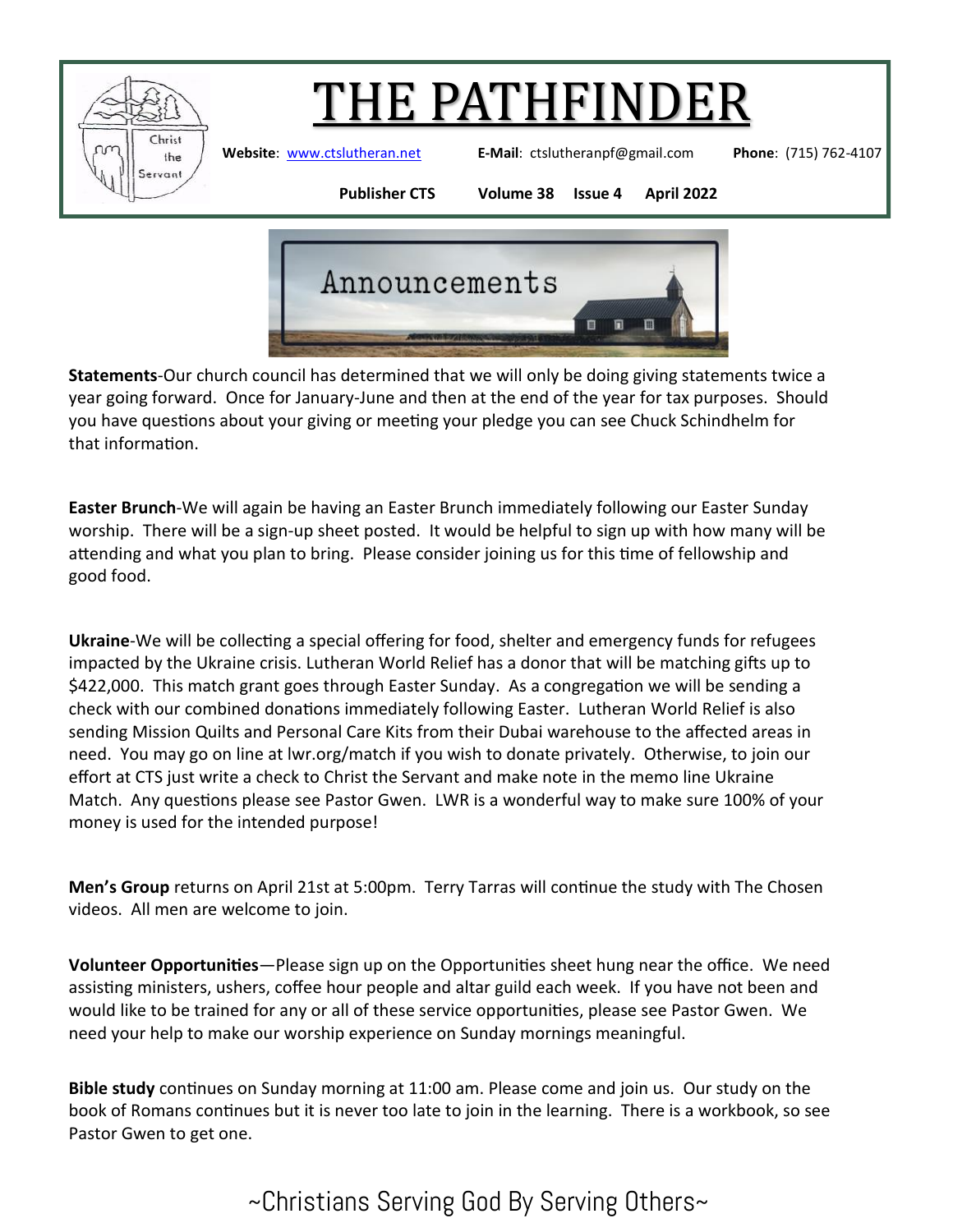

## THE PATHFINDER

**Website**: [www.ctslutheran.net](http://www.ctslutheran.net/) **E-Mail**: ctslutheranpf@gmail.com **Phone**: (715) 762-4107

**Publisher CTS Volume 38 Issue 4 April 2022**



~Christians Serving God By Serving Others~

 $\sim$ 

 $\bullet$ 

E

Ce

esus